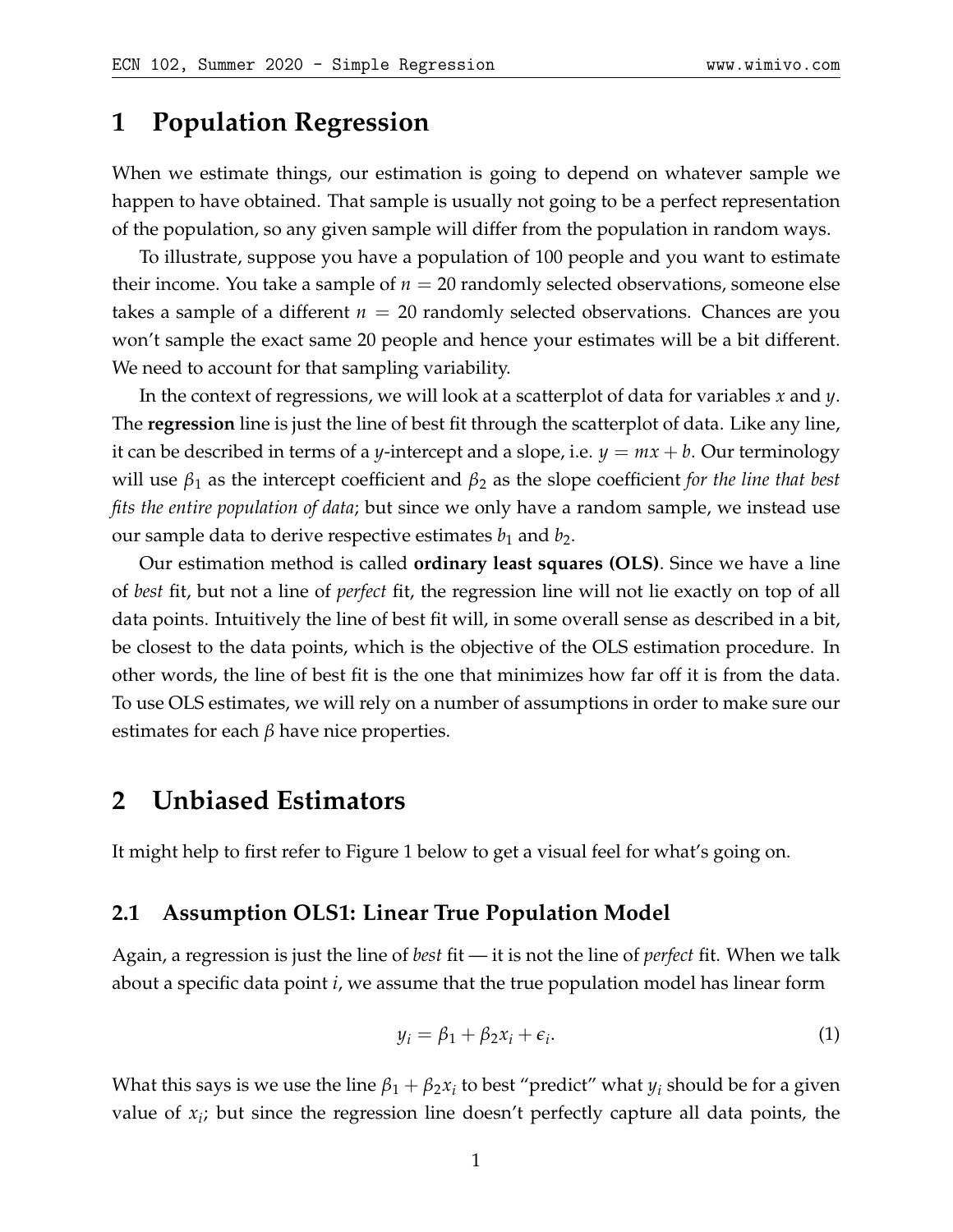prediction will be off by  $\epsilon_i$ . Accordingly,  $\epsilon_i$  is called the **disturbance term**.

**Violations of OLS1.** Note that the term *linear* here refers to the fact that the model is *linear in parameters*, that is, linear in *β*<sup>1</sup> and *β*2; there is no restriction placed upon the functional forms of the variables, however. For example, the model is still linear if we have something of the form

$$
\log(y_i) = \beta_1 + \beta_2 \log(x_i) + \epsilon_i,
$$

because we can simply define  $v \equiv \log(y_i)$  and  $w \equiv \log(x_i)$  and express the model as

$$
v_i = \beta_1 + \beta_2 w_i + \epsilon_i.
$$

On the other hand, this assumption would be violated if the true population model actually has form of, say,

$$
y_i = \beta_1 + x_i^{\beta_2} + \epsilon_i,
$$

because  $\beta_2$  enters the model exponentially instead of linearly.

### **2.2 Assumption OLS2: Zero Conditional Mean**

The zero conditional mean assumption states that

$$
E[\epsilon_i|x_i] = 0 \quad \text{for all } i. \tag{2}
$$

Remember,  $\epsilon_i$  represents how wrong the line of best fit is for data point  $(x_i, y_i)$ . The zero conditional mean assumption means that, given *x<sup>i</sup>* , we expect the line of best fit to not be wrong *on average*.

It's important because we'd like an answer for the question, "what do I expect *y* to be, given any value of *x*?" Consider a specific  $x = x^*$ , where  $x^*$  is just some number for which we want to predict *y*. [1](#page-1-0) This allows us to write

$$
E[y|x = x^*] = E[\beta_1|x = x^*] + E[\beta_2x|x = x^*] + E[\epsilon|x = x^*]
$$
  
=  $\beta_1 + \beta_2x^*$ .

<span id="page-1-0"></span><sup>1</sup>For example, we might want to predict how many cavities a person has (*y*) if they eat 200 grams of sugar per day  $(x = 200)$ .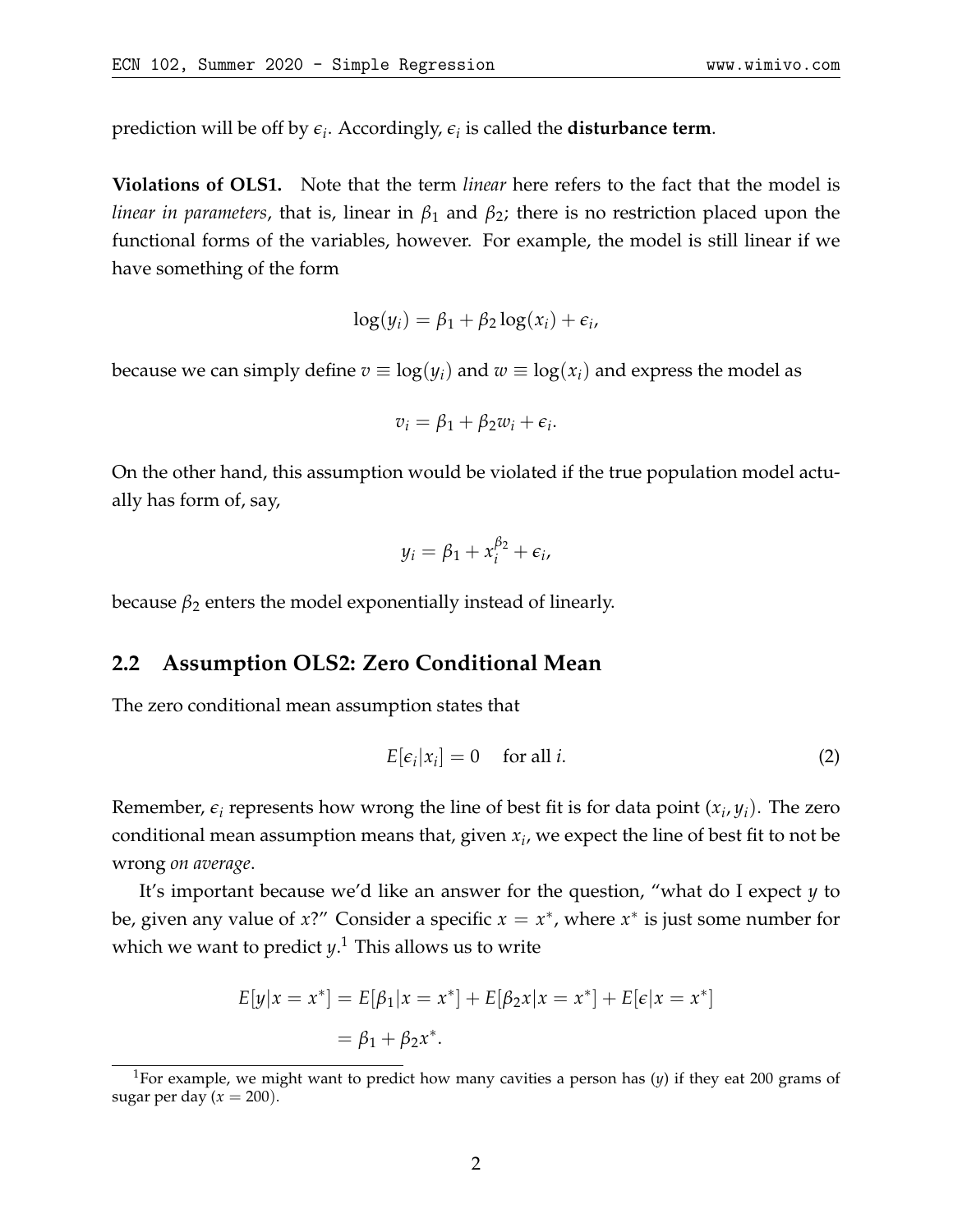This is true because  $\beta_1$  and  $\beta_2$  are just numbers — there is nothing random about them — so we, uh, expect them to be themselves, regardless of what *x* is. And because of our zero conditional mean assumption, the disturbance term drops out. Thus, the regression line is what we expect *y* to be for a given value of *x*.

**Violations of OLS2.** For more intuition, suppose  $E[\epsilon_i|x_i] \neq 0$ . Then when we plug in some data point *x<sup>i</sup>* , we expect the model's prediction of *y* to be wrong on average. It makes for a pretty lousy model when we expect it to be wrong, on average.

OLS assumption 2 is equivalent to saying that the disturbance term *e* is uncorrelated with the regressor *x*. The idea is that we use *x* to explain *y*, and *e* is all of the other stuff that explains *y* that we haven't included in our model. If changing *x* has no effect on how *e* in turn affects *y*, then OLS assumption 2 is satisfied.

To illustrate a failure of OLS assumption 2, consider the regression

$$
wage = \beta_1 + \beta_2 education + \epsilon.
$$

I can think of other things besides years of education that might affect someone's wage, e.g. their IQ. Here, IQ is part of *e* because it is "other stuff" besides education that explains *wage*. But IQ is likely correlated with years education. So when you consider different *education*, you're also implicitly considering different IQ, and hence you do not get the direct relationship between *education* and *wage*. In other words, we are not holding IQ constant, and that gives us a biased estimate of how *education* relates to *wage*.

### **2.3 Summary of OLS1-2**

So to summarize the implications of the first two OLS assumptions:

- (a) The actual value  $y_i$  is given by  $y_i = \beta_1 + \beta_2 x_i + \epsilon_i$ .
- (b) The regression line is what we expect  $y_i$  to be, given  $x_i$ :  $E[y_i|x_i] = \beta_1 + \beta_2 x_i$ .
- (c) Hence the disturbance term is given by  $\epsilon_i = y_i E[y_i|x_i]$ .

OLS assumptions 1 and 2 imply that OLS estimates (explained soon)  $b_1$  and  $b_2$  of  $\beta_1$  and  $\beta_2$  are *unbiased*; in other words, we expect the estimates to be their true values. In maths,  $E[b_1] = \beta_1$  and  $E[b_2] = \beta_2$ .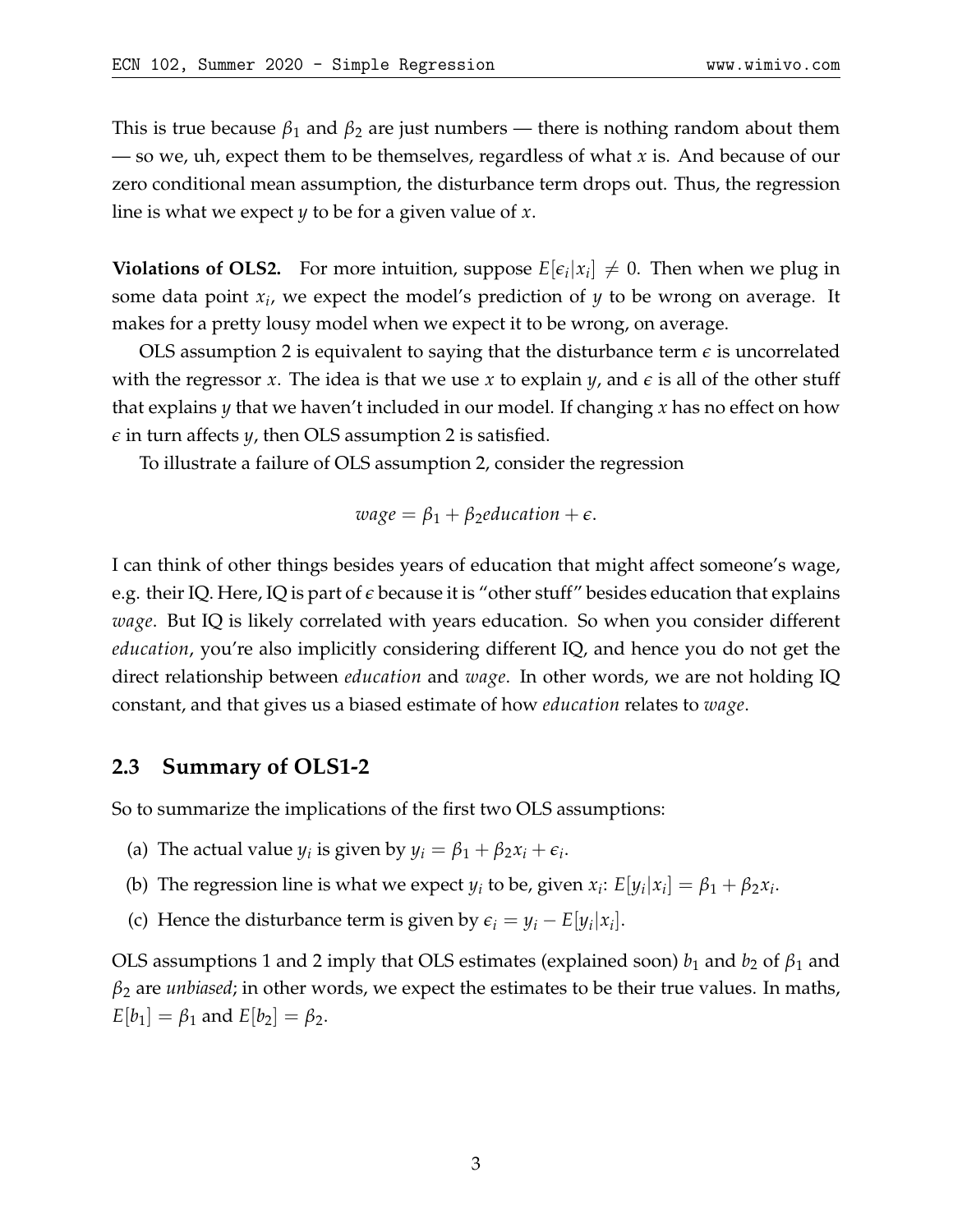<span id="page-3-0"></span>

FIGURE 1: Suppose the dots here capture the entire population of data. Pick some arbitrary data point  $(x_i, y_i)$ . The regression line tells us  $E[y_i | x = x_i]$ , that is, what value we expect  $y_i$  to be for independent variable  $x_i$ . This is the **conditional mean** of  $y_i$  given  $x_i$ . But the regression line is a line of *best* fit, not a line *perfect* fit, so the actual value of *y<sup>i</sup>* will in general be different than what we expect it to be based on the regression line. The difference between what *y<sup>i</sup>* actually is and what we expect  $y_i$  to be based on the regression,  $y_i - \beta_1 - \beta_2 x_i$ , is the disturbance term,  $\epsilon_i$ .

## **3 BLUE**

We can throw down two more assumptions to make analysis even nicer.

### **3.1 Assumption OLS3: Homoskedasticity**

The variation of  $\epsilon_i$  given  $x_i$  is the same number  $\sigma_{\epsilon}^2$  $\frac{2}{\epsilon}$  for any  $x_i$ . In math,

$$
Var(\epsilon_i|x_i) = \sigma_{\epsilon}^2 \quad \text{for all } i. \tag{3}
$$

This condition is illustrated in Figure [2.](#page-4-0)

**Violations of OLS3.** OLS assumption 3 fails often in practice, but can easily be accommodated by using **heteroskedasticity-robust standard errors**. Mathematically it is beyond the scope of this course, but you should know that heteroskedasticity is a thing that we should be concerned about.)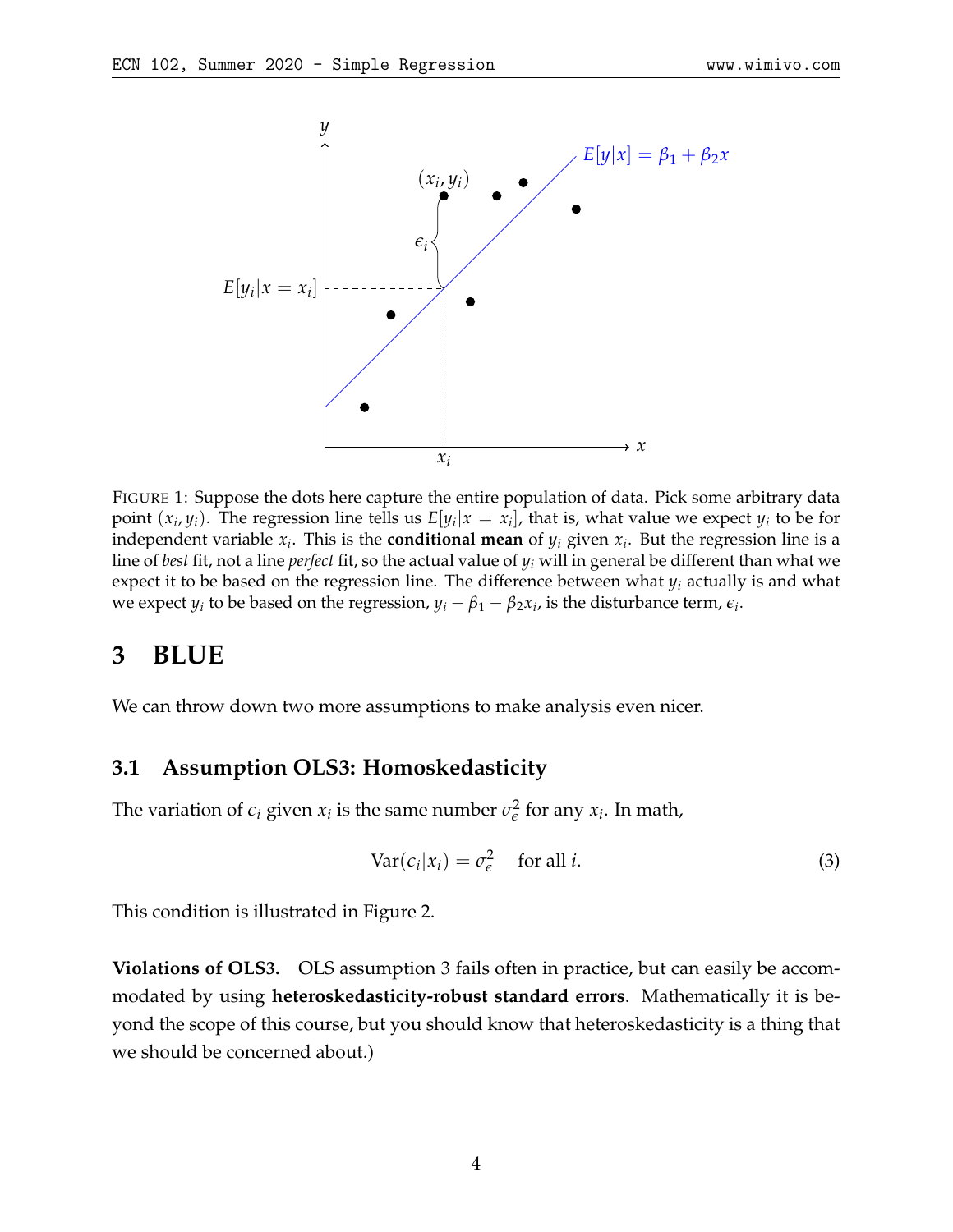<span id="page-4-0"></span>

FIGURE 2: The figure on the left is an example of heteroskedasticity; the right an example of homoskedasticity. The left is heteroskedastic because the variation of disturbances around the regression line gets bigger as *x* increases.

#### **3.2 Assumption OLS4: Independent Disturbances**

Disturbances for different observations are statistically independent, that is,

$$
\epsilon_i \perp \epsilon_j \quad \text{whenever } i \neq j. \tag{4}
$$

**Violations of OLS4.** When dealing with time series data, disturbances are often correlated over time. For instance, a positive disturbance for GDP data indicates aboveaverage GDP; but if GDP is above-average in one period, there is a good chance it will be above-average next period as well. Which is to say, a positive disturbance term this quarter predicts a positive disturbance term in the next quarter (as well as the previous quarter), so disturbance terms are correlated.

#### **3.3 Summary of OLS1-4**

Adding OLS assumptions 3 and 4 allows us to say that the variation of *y* given *x* is also constant, and specifically,  $Var(y|x) = \sigma_{\epsilon}^2$  $\epsilon^2$ . OLS assumptions 1-4 imply also imply that estimates are **consistent**, provided the variances of the estimates go to zero as  $n \to \infty$ . Put somewhat crudely, this means that our estimates get arbitrarily close (in probability) to their true population values as the sample size increases. Basically the law of large **numbers again.** In math, we write  $b \stackrel{p}{\to} β$ .

We can go even further, however. Under OLS assumptions 1-4, the estimates are said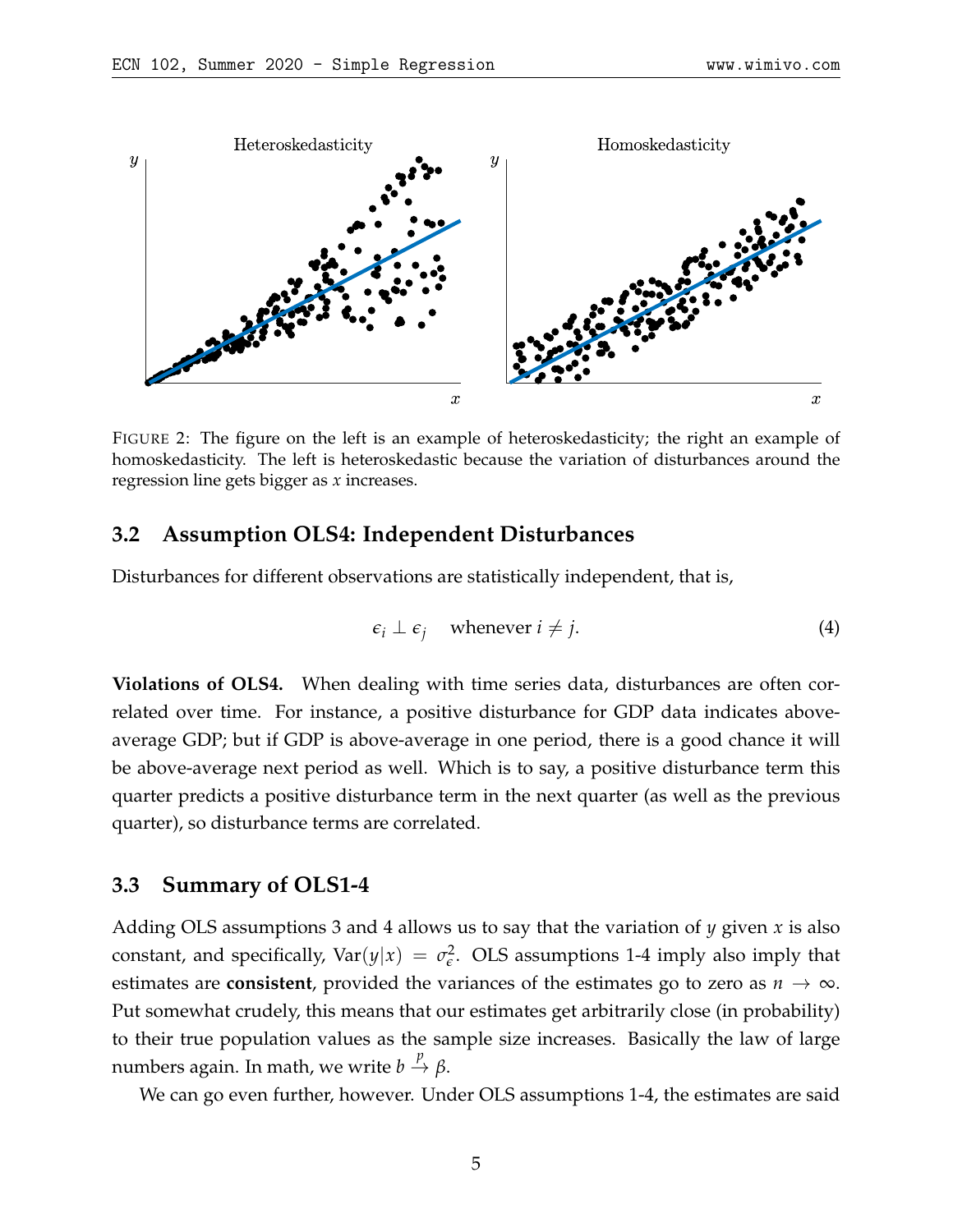to be **BLUE**, which stands for

- Best **best** (estimates have the smallest standard errors...)
- Linear (among linear models...)
- **Unbiased** (that give unbiased...)
- **E**stimator (um, estimates.)

# **4 BUE**

We can make a fifth assumption for one more nice result, although we're pushing it with this assumption and, frankly, it's not a particularly important assumption for this course.

**Assumption OLS5: Normally Distributed Disturbances.** Disturbance terms have normal distribution with some variance  $\sigma^2$ ,

$$
\epsilon_i \sim \mathcal{N}\left(0, \sigma^2\right). \tag{5}
$$

This allows us to say that OLS estimates are **BUE**, which means that they have the smallest standard errors among unbiased models, even when compared to nonlinear models. Also note that this is an essential condition if we want to do inference on small sample sizes because it allows us to say that it is exactly true that

$$
\frac{b_2-\beta_2}{\text{se}(b_2)}\sim T(n-2).
$$

### **5 Recapping the OLS Assumptions**

We have five OLS assumptions that give the following implications:

- OLS1 (correct linear model) and OLS2 (zero conditional mean) imply unbiased OLS estimates and  $E[y|x] = \beta_1 + \beta_2 x$ .
- Adding OLS3 (homoskedasticity) and OLS4 (independent disturbances) imply that  $Var(y|x) = \sigma_{\epsilon}^2$  $\frac{p}{q}$  is constant, and that the estimate  $b_i$  for each  $β_i$  is consistent.
- OLS assumptions 1-4 therefore imply that OLS *β* are BLUE.
- Adding OLS5 (normality of disturbances) implies that OLS estimates are BUE and

$$
\frac{b_2 - \beta_2}{\text{se}(b_2)} \sim T(n-2) \text{ exactly.}
$$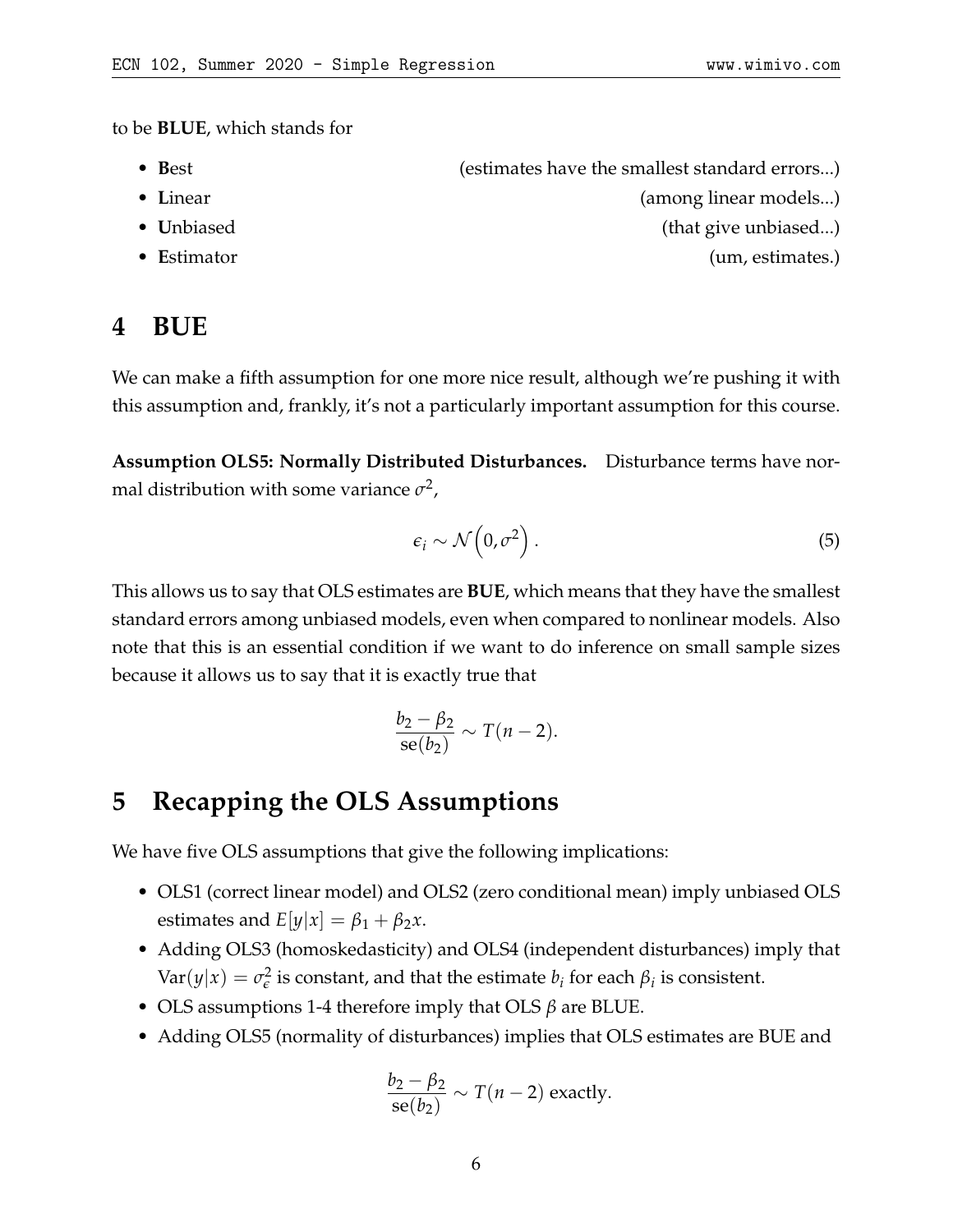We will weaken many of these assumptions as we go further into the course, but it's almost always best to start with the easiest result and then break it down from there.

## **6 OLS Estimation of a Regression**

Again,  $b_1$  is the estimate of  $\beta_1$  and  $b_2$  the estimate of  $\beta_2$ . Intuitively, we want a model that makes the fewest mistakes possible with the data. We quantify "fewest" by considering the difference between the actual values *y<sup>i</sup>* and the **fitted values** as predicted by the model, given by  $\hat{y}_i = b_1 + b_2 x_i$ ; this is referred to as the **residual**, denoted  $e_i$ , defined as

$$
e_i \equiv y_i - \hat{y}_i = y_i - [b_1 + b_2 x_i]. \tag{6}
$$

Think of the residual as capturing how wrong the estimated line of best fit is. Minimizing residuals overall should like a good idea. To summarize,

- (a) The actual value  $y_i$  is given by  $y_i = b_1 + b_2x_i + e_i$ .
- (b) The regression line is what we expect  $y_i$  to be, given  $x_i$ :  $\hat{y}_i = b_1 + b_2 x_i$ .
- (c) Hence the residual is given by  $e_i = y_i \hat{y}_i$ .

Hopefully you've noticed that residual  $e_i$  is like the sample analogue of distubrance  $\epsilon_i$ .

We square each residual to ensure that it's positive, then we add the squared terms all up: this is the **residual sum of squares (RSS)**. We want the estimates that *minimize the residual sum of squares.* In mathspeak, we want to solve

<span id="page-6-0"></span>
$$
(b_1, b_2) = \underset{b_1, b_2}{\arg \min} \sum_{i=1}^n (y_i - [b_1 + b_2 x_i])^2 = \underset{b_1, b_2}{\arg \min} \sum_{i=1}^n e_i^2. \tag{7}
$$

The solution to this is the **ordinary least squares (OLS)** estimation for a linear regression. I omit the details, but explicitly solving OLS (using calculus to find critical points) gives formulas

$$
b_2 = \frac{\sum_{i=1}^n (x_i - \bar{x})(y_i - \bar{y})}{\sum_{i=1}^n (x_i - \bar{x})^2} = \frac{\frac{1}{n-1} \sum_{i=1}^n (x_i - \bar{x})(y_i - \bar{y})}{\frac{1}{n-1} \sum_{i=1}^n (x_i - \bar{x})^2} = \frac{s_{xy}}{s_x^2} = r_{xy} \times \frac{s_y}{s_x},
$$
(8)

$$
b_1 = \bar{y} - b_2 \bar{x},\tag{9}
$$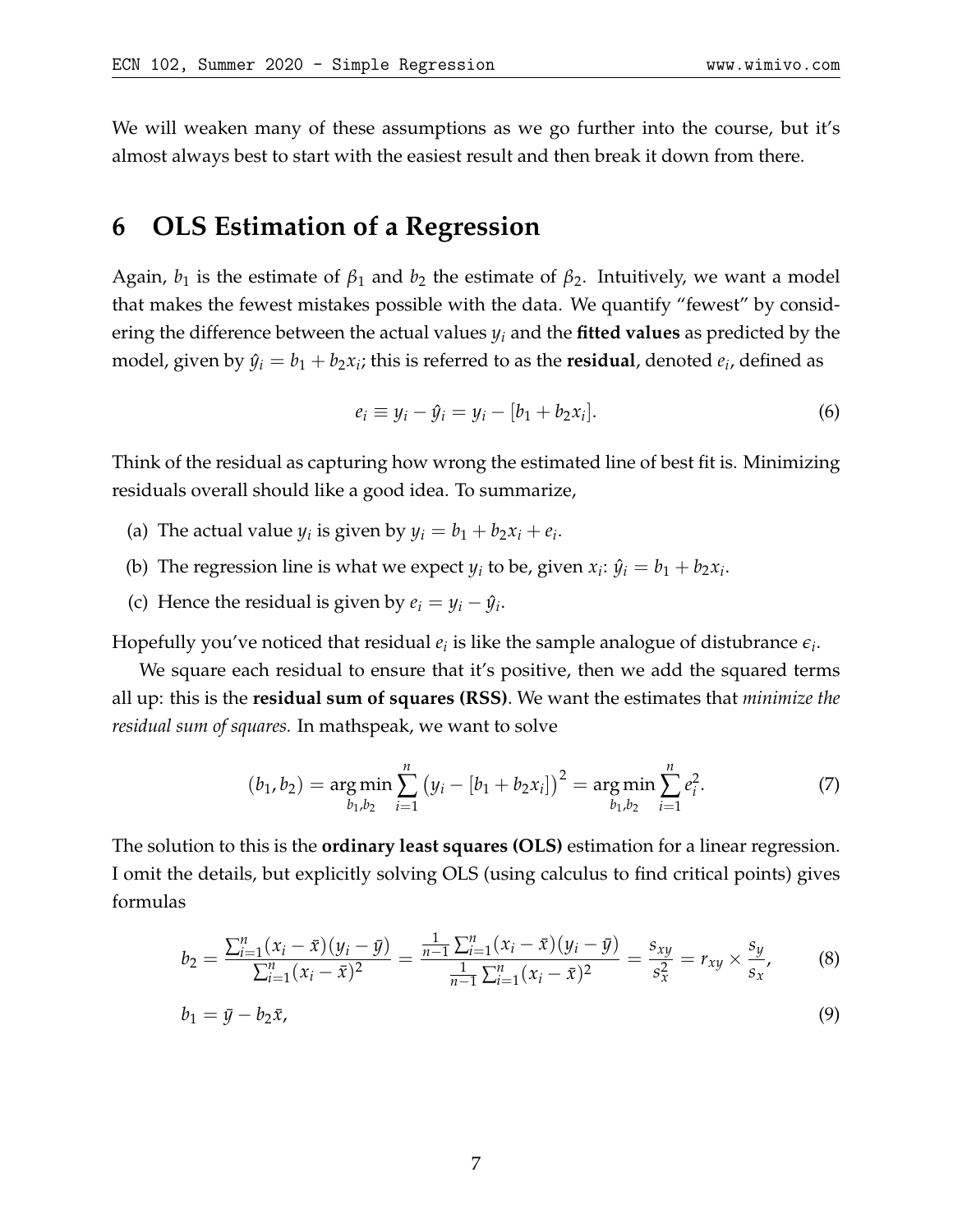where  $s_{xy}$  is the **sample covariance** of *x* and *y*, defined by

$$
s_{xy} \equiv \frac{1}{n-1} \sum_{i=1}^{n} (x_i - \bar{x})(y_i - \bar{y}), \qquad (10)
$$

and  $r_{xy}$  is the **sample correlation coefficient** of *x* and *y*, defined by

$$
r_{xy} \equiv \frac{s_{xy}}{s_x s_y}.\tag{11}
$$

I give several different expressions for  $b_2$  because, depending on how a problem is worded, one expression might be more applicable than the others. Note that the first expression is the one given on the exam formula sheet. The last one is useful because it shows the relationship between the slope and the correlation coefficient, specifically, you adjust the correlation coefficient by the ratio of standard deviations.

Again, under OLS assumptions 1 and 2, the estimates will be unbiased: *E*[*b*1] = *β*<sup>1</sup> and  $E|b_2| = \beta_2$ . That said, they will be different in generality than their population analogues because, well, they're estimates. Hence our estimated regression line will be more or less different than the population regression line, depending on how closely our sample reflects the population. This is illustrated in Figure [3.](#page-7-0)

<span id="page-7-0"></span>

FIGURE 3: Suppose our sample consists of only the hollow red dots. Thus the estimated regression line (the solid red line) is different than the true population regression line (dashed in blue). For data point  $x_i$ , it gives us a prediction for  $y_i$ , i.e. the fitted value  $\hat{y}_i$ . The fitted value will not in general be exactly the true value  $y_i$ , and the difference between the true value and the fitted value is the residual,  $e_i = y_i - \hat{y}_i$ . This example illustrates a positive residual,  $e_i > 0$ .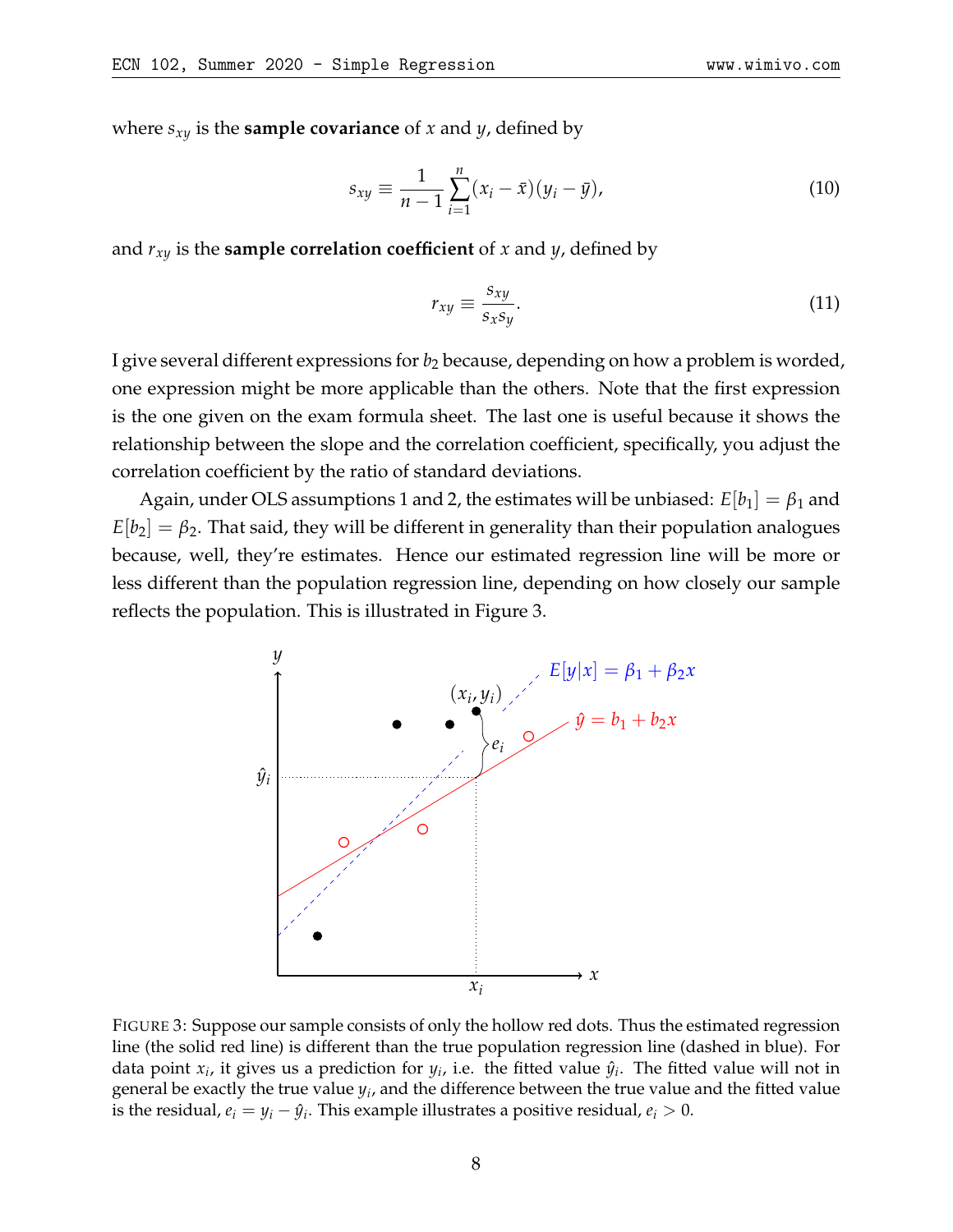Furthermore, OLS assumptions 3 and 4 imply that the variance of the slope estimate  $b_2$  will be

$$
Var(b_2) = \frac{\sigma_{\epsilon}^2}{\sum_{i=1}^n (x_i - \bar{x})^2} \equiv \sigma_{b_2}^2.
$$
 (12)

# **7 Explained and Unexplained Variation**

To reiterate, we define the **residual sum of squares** to be

$$
RSS \equiv \sum_{i=1}^{n} (y_i - \hat{y}_i)^2.
$$
 (13)

This is the overall measure of how far off the estimated regression line is relative to the data; each residual is squared so that the "mistakes" are positive. You can think of this as being the variation of data around  $\bar{y}$  that cannot be explained by  $x$ .

Dividing RSS by *n* − 2 (because we are estimating two parameters, one for each *β*) and taking the square root gives the **standard error of the regression**,

$$
s_e \equiv \sqrt{\frac{\text{RSS}}{n-2}} = \sqrt{\frac{1}{n-2} \sum_{i=1}^{n} (y_i - \hat{y}_i)^2},
$$
(14)

which is the sample analogue of  $\sigma_{\epsilon}$  as used in OLS3 and OLS4. This is sometimes called the **standard error of the residuals** or **root mean square error (RMSE)**.

Take my word for it that  $\bar{e} = 0$ , that is, the mean of residuals is zero.<sup>[2](#page-8-0)</sup> Then if we were to write down the standard deviation of residuals, taking into account that we now have *n* − 2 degrees of freedom, we would write

$$
SD(e) = \sqrt{\frac{1}{n-2} \sum_{i=1}^{n} (e_i - \bar{e})^2}
$$

$$
= \sqrt{\frac{1}{n-2} \sum_{i=1}^{n} (e_i)^2}
$$

$$
= \sqrt{\frac{1}{n-2} \sum_{i=1}^{n} (y_i - \hat{y}_i)^2},
$$

<span id="page-8-0"></span> $2$ This was given in lecture as an optional exercise; I leave it as such. But the key is to take the derivative of equation [\(7\)](#page-6-0) with respect to  $b_1$  and set it equal to zero, which must be the case from minimization of OLS (again think back to calculus and critical points).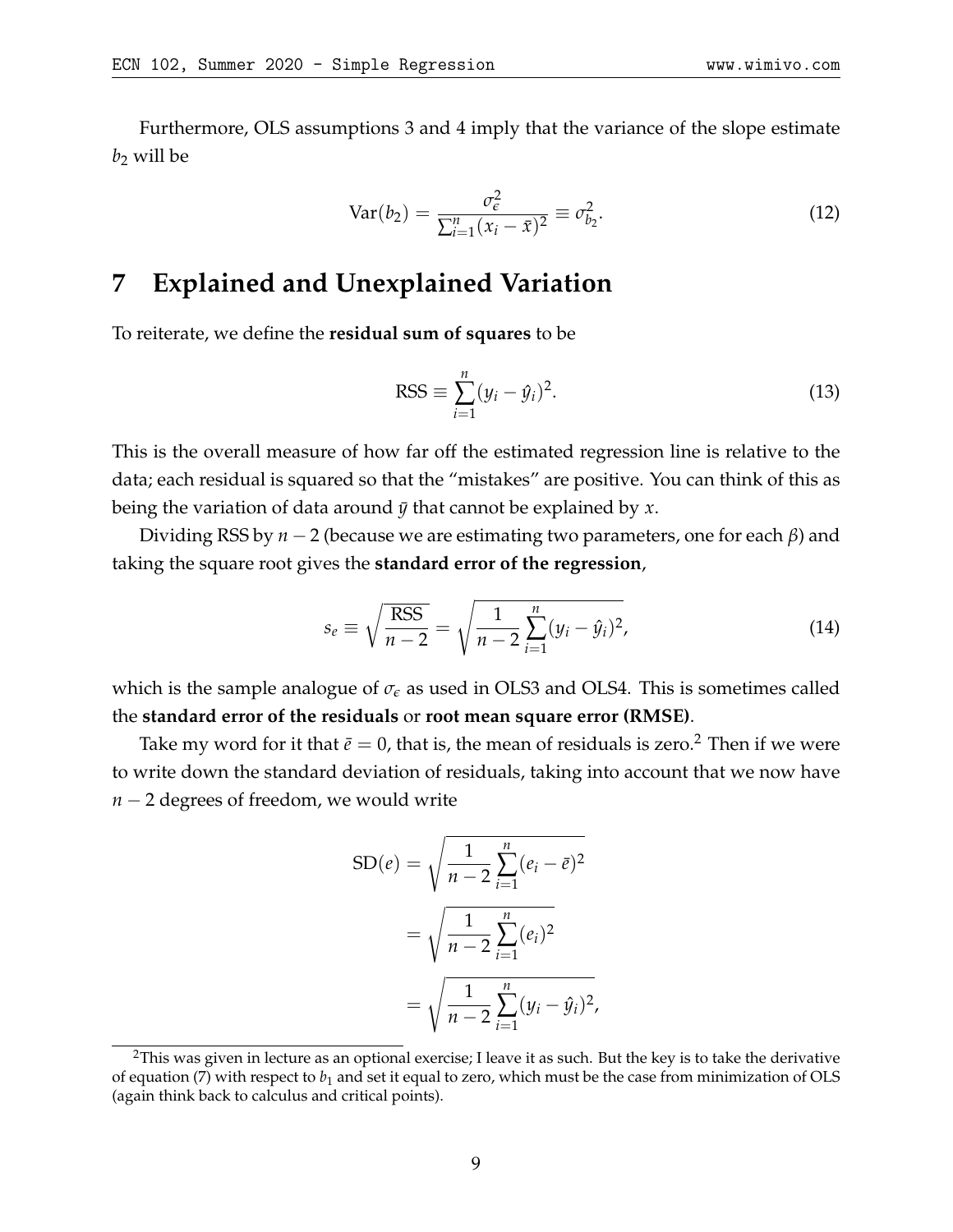On the other hand, the variation of data around *y*¯ that can be explained by *x* is the **explained sum of squares**,

$$
ESS \equiv \sum_{i=1}^{n} (\hat{y}_i - \bar{y})^2.
$$
 (15)

Finally, the total variation of data around  $\bar{y}$  is given by the **total sum of squares**,

$$
TSS \equiv \sum_{i=1}^{n} (y_i - \bar{y})^2.
$$
 (16)

Based on the intuition it should not be surprising (not difficult to show either) that

$$
TSS = ESS + RSS.\t(17)
$$

Total variation is explained variation plus unexplained variation. Great.

The proportion of explained variation around  $\bar{y}$  is called the **R-squared** or **coefficient of determination**, defined as

$$
R^2 \equiv \frac{\text{ESS}}{\text{TSS}} = 1 - \frac{\text{RSS}}{\text{TSS}}.\tag{18}
$$

If *R* 2 is high, then *x* explains a lot about what's going on with *y*; if *R* 2 is low, then it doesn't. There is no cutoff for what should be considered "high" or "low," however. Note that *R* 2 also equals the squared correlation between *y* and *x*, that is,  $R^2 = r_{xy}^2$ . Also note that  $R^2$ is only valid if the regression includes the intercept.

## **8 Estimator Properties and Inference**

We are primarily interested in *β*<sup>2</sup> because it captures the relationship between *x* and *y*. Under OLS assumptions 1-4, our slope estimator  $b_2$  has expected value of  $\beta_2$  because it is unbiased; and it also has variance  $\sigma _{b}^{2}$  $b_2^2$ . Thus we can write

$$
b_2 \sim (\beta_2, \sigma_{b_2}^2). \tag{19}
$$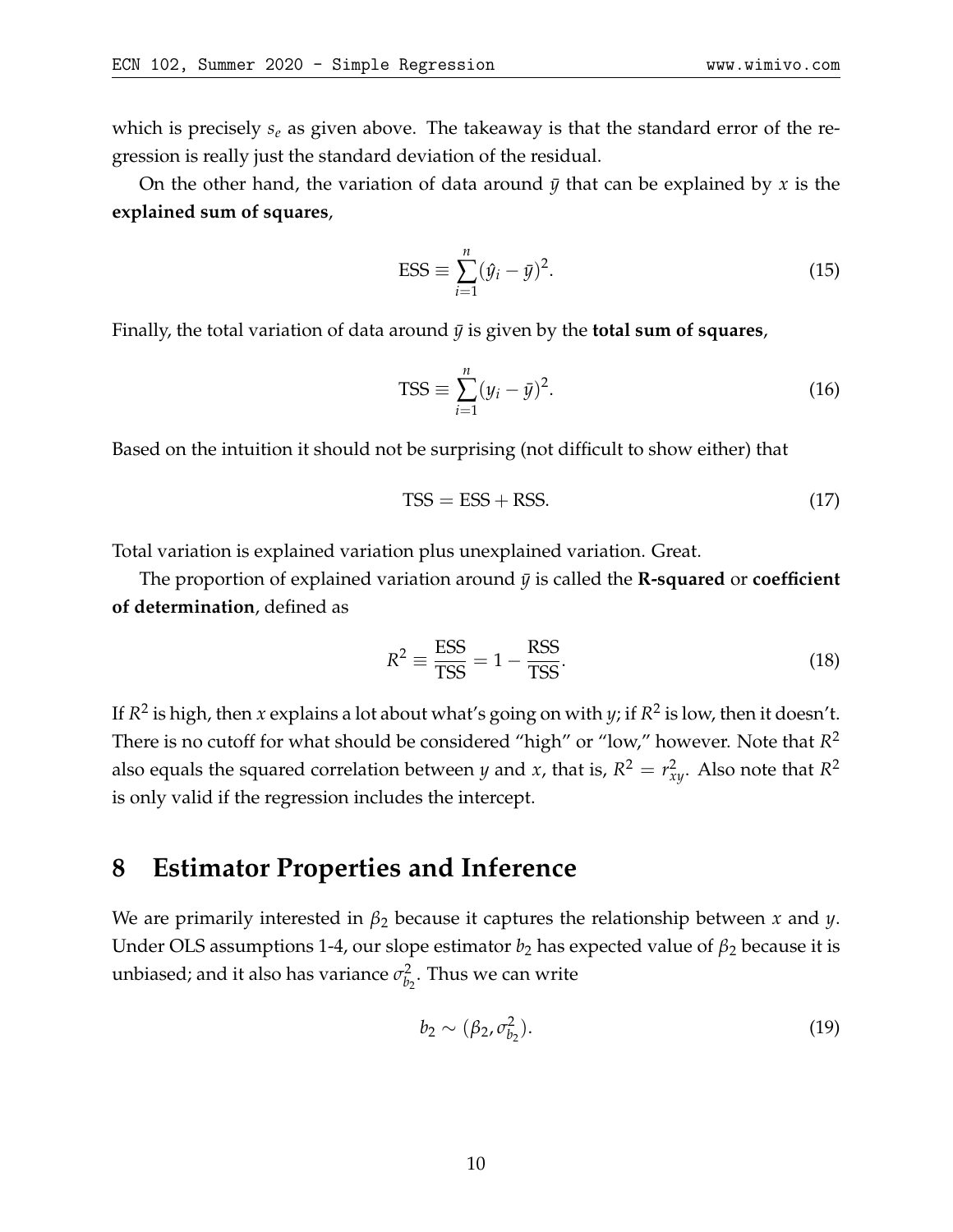For sufficiently large sample size (greater than 30), the *z*-score is approximately standard normal, that is,

$$
z \equiv \frac{b_2 - \beta_2}{\sigma_{b_2}},
$$

which is drawn from a  $\mathcal{N}(0, 1)$  distribution, approximately.

But we don't actually know what  $\sigma_{b_2}$  because is it is a function of  $\sigma_{\epsilon}$ , which is a unknown population parameter. So instead we must use the sample estimate of *σe*, given earlier as  $s_e$ . This then allows us to conclude that the sample standard error of  $b_2$  is

$$
se(b_2) = \frac{s_e}{\sqrt{\sum_{i=1}^n (x_i - \bar{x})^2}}
$$
(20)

So under OLS assumptions 1-4, for large enough sample size (which does *not* have a clear cut rule-of-thumb in this case), we appeal to the central limit theorem and conclude that

$$
t \equiv \frac{b_2 - \beta_2}{\text{se}(b_2)}\tag{21}
$$

is drawn from a *T*(*n* − 2) distribution, where the distribution is usually approximate. If we add an additional assumption that the disturbance terms are normally distributed (OLS5), then we can say that *t* is drawn from an exact  $T(n-2)$  distribution.

Hence for a hypothesis test with null-hypothesized value  $β_2^*$  $_2^*$ , you would calculate the *t*-statistic

$$
t = \frac{b_2 - \beta_2^*}{\mathrm{se}(b_2)}
$$

and would perform inference about  $\beta_2$  under the assumption that *t* was drawn from an approximate *T*(*n* − 2) distribution. Furthermore, for a two-sided 95 percent confidence intervals, for example, you'd use the formula

$$
[b_2 \pm t_{n-2,0.025} \times \text{se}(b_2)], \qquad (22)
$$

which should look similar (and indeed is analogous) to the confidence intervals of  $\bar{x}$ .

We also might want to test whether the R-squared is non-zero. The hypotheses are  $H_0:R^2=0$  against  $H_1:R^2>0.$  It is a one-sided test, and therefore we reject only if the test-statistic is sufficiently large in the positive direction. Here we use the *F* statistic

$$
F \equiv \frac{R^2/(k-1)}{(1 - R^2)/(n - k)} \sim F(k - 1, n - k),
$$

where  $k = 2$  is the number of coefficients being estimated (i.e.  $\beta_1$  and  $\beta_2$ ). Do note that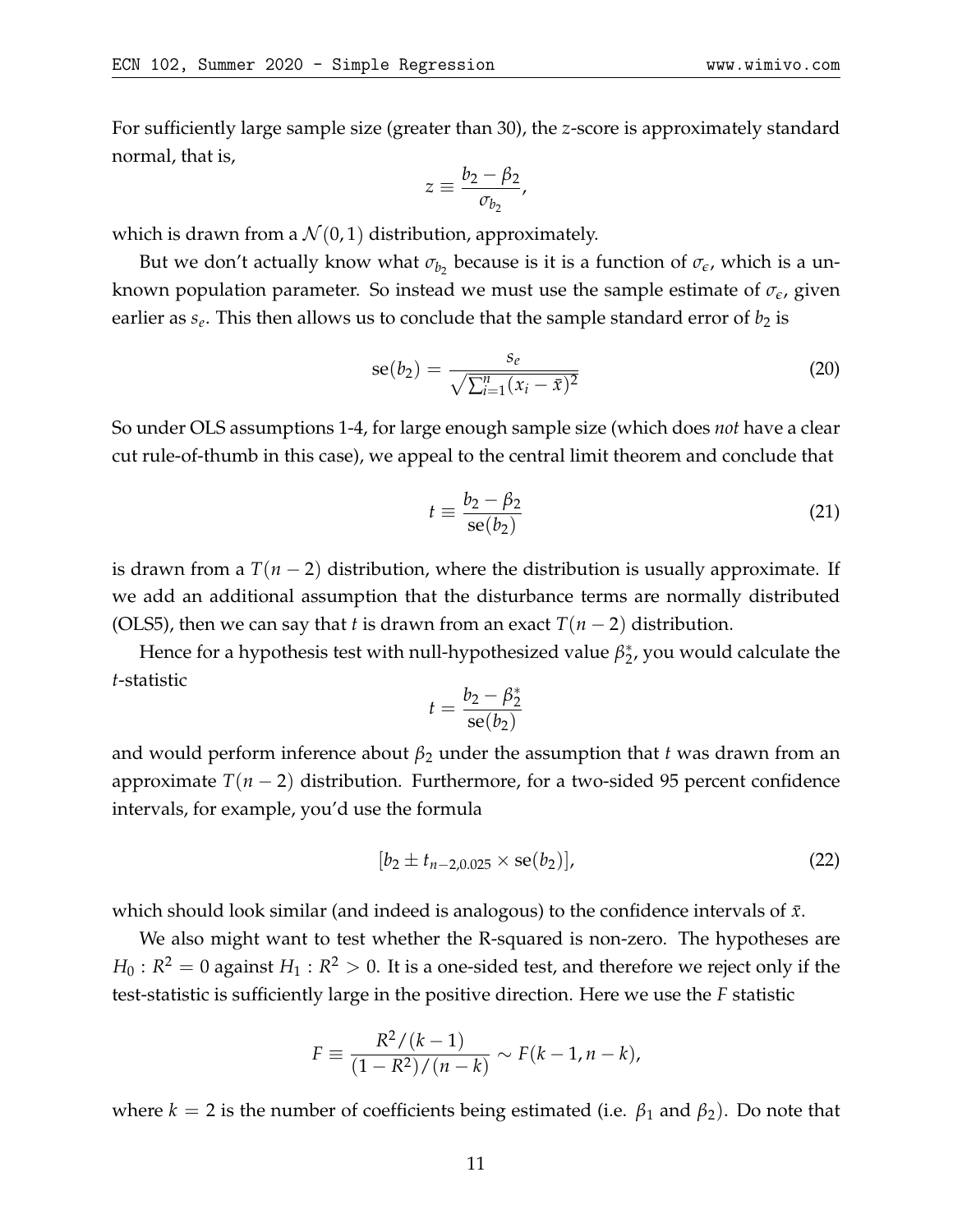this *F*-statistic is only valid when disturbances are homoskedastic (i.e. when OLS3 holds); otherwise we'll have to use a *heteroskedasticity-robust* version, which is more difficult than anything we'd calculate in this class (it requires matrix algebra).

## **9 Regression by Hand**

Okay, so that's a lot to take in. At this point you should look at the formula sheet on one of the practice exams, because chances are you'll be relying on it when exam time comes around. To help you become familiar, I provide an example. Consider the following data:

$$
(x_1, y_1) = (0, 2),
$$
  

$$
(x_2, y_2) = (3, 3),
$$
  

$$
(x_3, y_3) = (3, 4).
$$

**Step 1: Estimate Regression Coefficients.** One approach is to use a table to methodically deal with a lot of different parts. For example, after calculating the sample means

$$
\bar{x} = \frac{1}{3} [0 + 3 + 3] = 2,
$$
  

$$
\bar{y} = \frac{1}{3} [2 + 3 + 4] = 3,
$$

we can fill out the following table:

|                | $x_i$          | $\overline{x}$ | $\mid x_i - \overline{x} \mid \mid y_i \mid$ |                |                | $\vert \overline{y} \vert y_i - \overline{y} \vert (x_i - \overline{x})(y_i - \overline{y}) \vert (x_i - \overline{x})^2 \vert (y_i - \overline{y})^2$ |  |
|----------------|----------------|----------------|----------------------------------------------|----------------|----------------|--------------------------------------------------------------------------------------------------------------------------------------------------------|--|
| 1              | $\overline{0}$ | 2              | $-2$                                         | $\overline{2}$ | $\overline{3}$ |                                                                                                                                                        |  |
| $\overline{2}$ | 3              | 2              | $\mathbf{1}$                                 | 3 <sup>2</sup> | $\overline{3}$ |                                                                                                                                                        |  |
| 3              | 3              | 2              |                                              | $\overline{4}$ | 3              |                                                                                                                                                        |  |
|                | 6              |                |                                              | 9              |                |                                                                                                                                                        |  |

Then use the formula given on the formula sheet to get

$$
b_2 = \frac{\sum_{i=1}^{n} (x_i - \bar{x})(y_i - \bar{y})}{\sum_{i=1}^{n} (x_i - \bar{x})^2} = \frac{3}{6} = 0.5,
$$
  

$$
b_1 = \bar{y} - b_2 \bar{x} = 3 - 0.5(2) = 2.
$$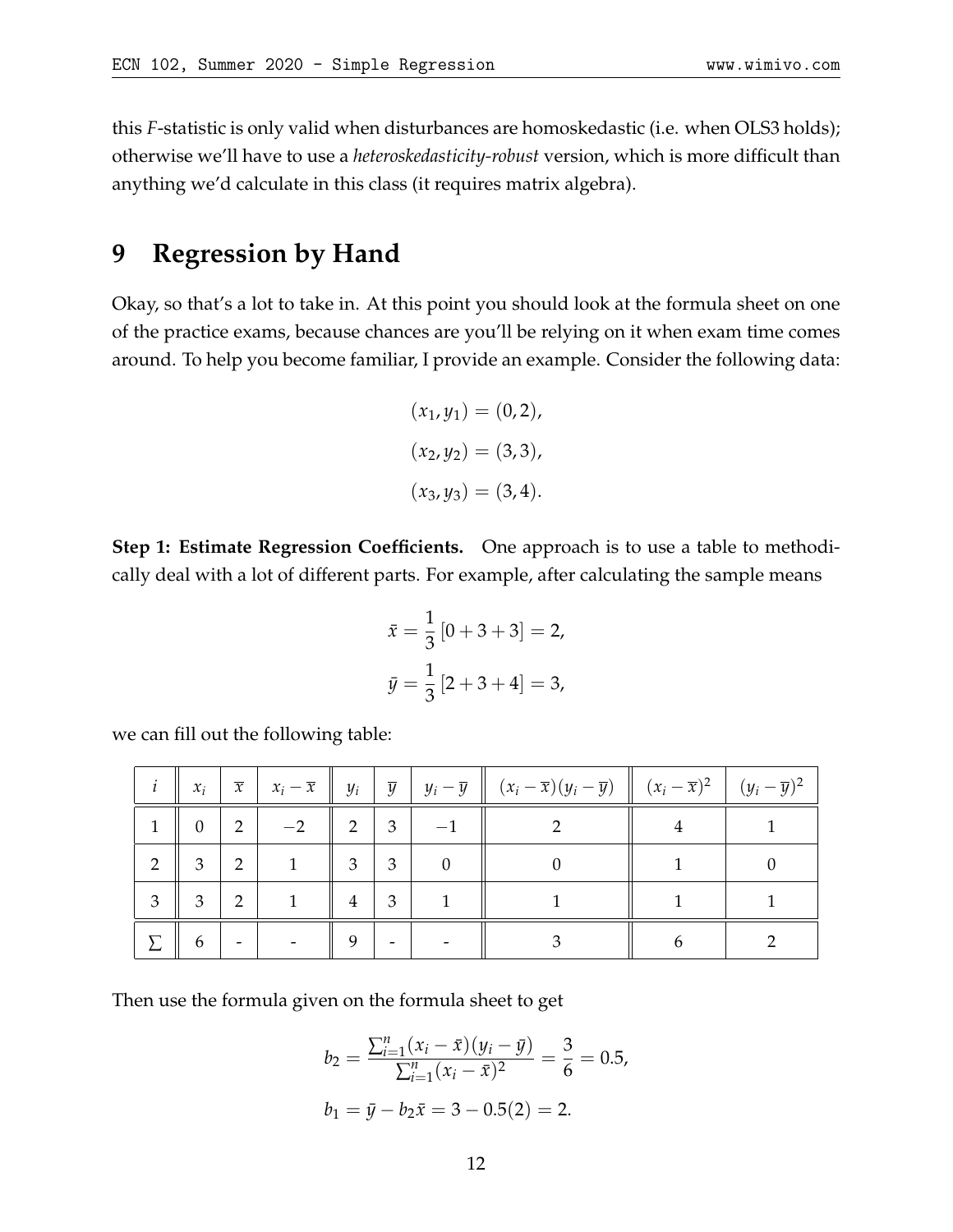Thus our estimated regression is  $y_i = 2 + 0.5x_i + e_i$  with fitted values  $\hat{y}_i = 2 + 0.5x_i$ .

Equivalently, you can use sample variances and covariance,

$$
s_x^2 = \frac{1}{n-1} \sum_{i=1}^n (x_i - \overline{X}_n)^2 = \frac{6}{2} = 3,
$$
  
\n
$$
s_y^2 = \frac{1}{n-1} \sum_{i=1}^n (y_i - \overline{Y}_n)^2 = \frac{2}{2} = 1,
$$
  
\n
$$
s_{xy} = \frac{1}{n-1} \sum_{i=1}^n (x_i - \overline{X}_n)(y_i - \overline{Y}_n) = \frac{3}{2} = 1.5,
$$

to get

$$
b_2 = \frac{s_{xy}}{s_x^2} = \frac{1.5}{3} = 0.5.
$$

Or use correlation coefficient

$$
r_{xy} = \frac{1.5}{\sqrt{3}\sqrt{1}} \approx 0.866
$$

to calculate

$$
b_2 = r_{xy} \times \frac{s_y}{s_x} = 0.866 \times \frac{1}{\sqrt{3}} = 0.5.
$$

Depending on what information is given in a question, one approach will generally be faster than the others, and may even be the only tenable one.

**Step 2: Calculate Residuals.** We can find the standard error of the regression by finding the fitted values, i.e. by plugging each  $x_i$  into the regression formula and finding the corresponding *y*ˆ*<sup>i</sup>* . Doing so gives

$$
\hat{y}_1 = 2 + 0.5(0) = 2,
$$
  
\n
$$
\hat{y}_2 = 2 + 0.5(3) = 3.5,
$$
  
\n
$$
\hat{y}_3 = 2 + 0.5(3) = 3.5.
$$

The residuals are the difference between the actual  $y_i$  and what the regression line expects *yi* to be based on *x<sup>i</sup>* , which in our case are

$$
e_1 = y_1 - \hat{y}_1 = 2 - 2 = 0,
$$
  
\n
$$
e_2 = y_2 - \hat{y}_2 = 3 - 3.5 = -0.5,
$$
  
\n
$$
e_3 = y_3 - \hat{y}_3 = 4 - 3.5 = 0.5.
$$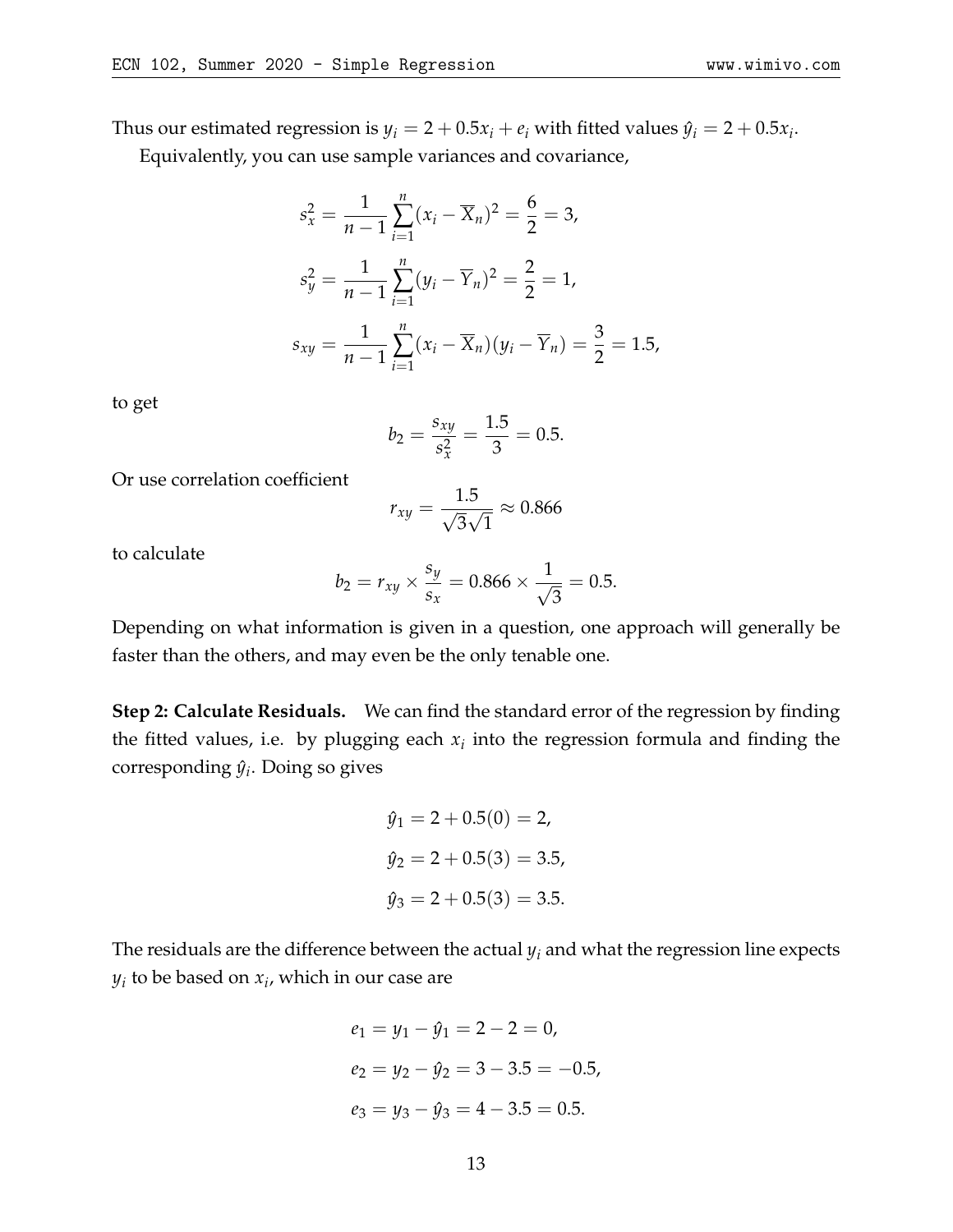

FIGURE 4: The first residual is zero because the regression line falls right on top of the actual point. The second residual is negative because  $y_2 < \hat{y}_2$ ; and the third residual is positive because  $y_3 > \hat{y}_3$ .

**Step 3: Calculate Standard Error of Residual.** The residual sum of squares (RSS), uh, squares each residual and sums them up, so

$$
RSS = (0)^{2} + (-0.5)^{2} + (0.5)^{2} = 0.5.
$$

Now we can find the standard error of the residuals using formula

$$
s_e \equiv \sqrt{\frac{\text{RSS}}{n-2}} = \sqrt{\frac{1}{n-2} \sum_{i=1}^n (y_i - \hat{y}_i)^2} = \sqrt{\frac{0.5}{3-2}} = 0.707.
$$

**Step 4: Calculate Standard Error of Slope Coefficient.** The slope coefficient has standard error

$$
\mathrm{se}(b_2)=\frac{s_e}{\sqrt{\sum_{i=1}^n(x_i-\bar{x})^2}}.
$$

So we gotta figure out the denominator. Not a big deal, it's pretty much just the calculation for the standard deviation of *x* but without the division. And in fact we already know that the sum is 6 from the table above. Therefore the standard error of  $b_2$  is

$$
se(b_2) = \frac{0.707}{\sqrt{6}} \approx 0.289.
$$

**Step 5: Verify in R.** You can easily verify this all by inputting the data into R and regressing *y* on *x* with command lm(y  $\sim$  x), or better yet, by using the "stargazer" package: